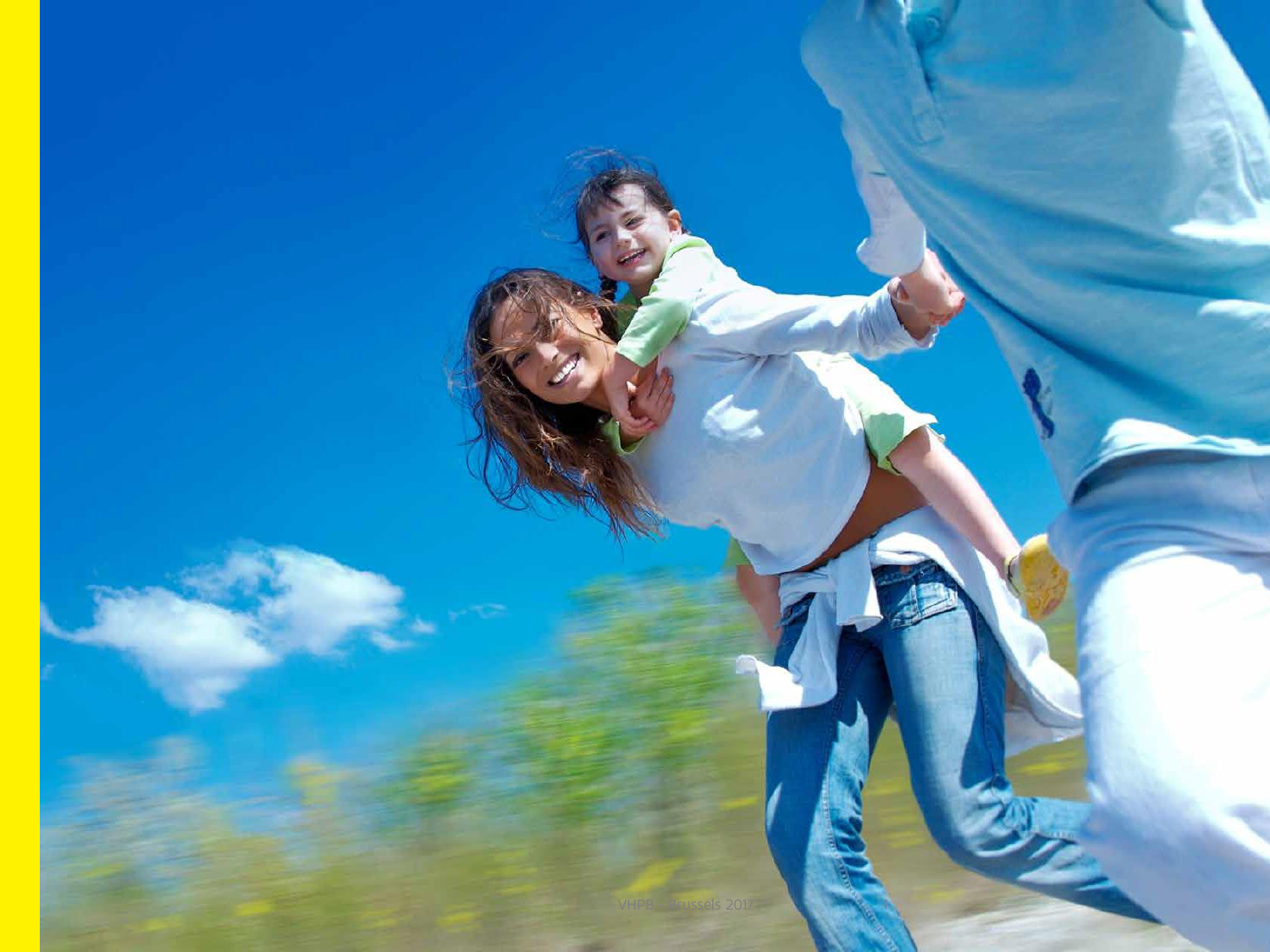

# **The vaccination programme in Flanders**

Geert Top MD Infectious disease control and vaccination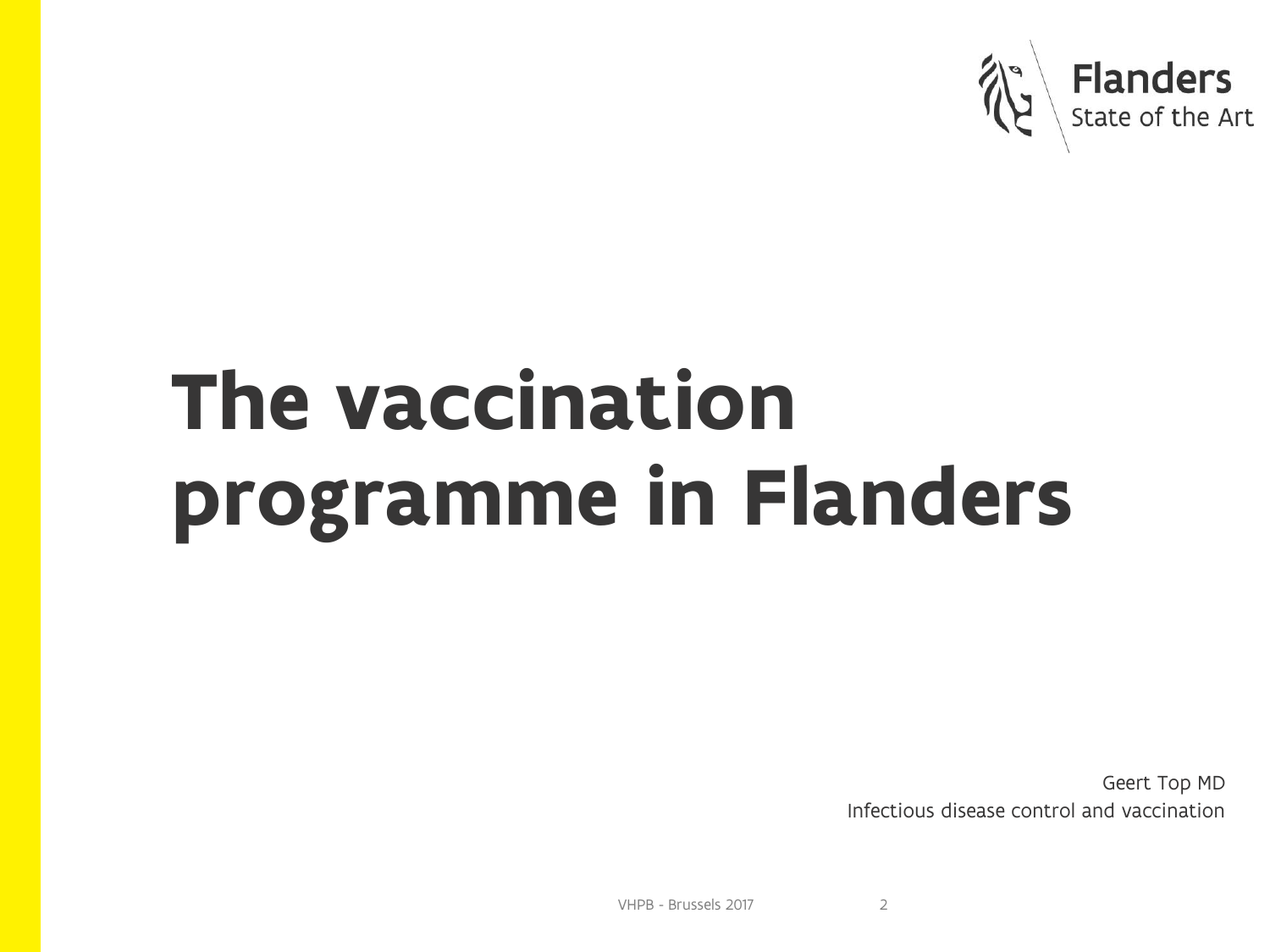### **The vaccination programme in Flanders**

### Vaccines for the vaccination programme

- $\rightarrow$  based upon recommendations of the Superior Health Council (National Immunisation Technical Advisory Group – NITAG)
- $\rightarrow$  As prevention in health is a subnational responsibility and duty: decision making for implementation at the subnational levels (Flemish Community, Walloon Region, Brussels)
- $\rightarrow$  For Flanders: advice by the Flemish Vaccination Board with representatives of all kind of vaccinators and academics: advises about implementation of vaccinations
- $\rightarrow$  contracted by public tenders including cold chain monitored transport and delivery directly to the consultation place of the vaccinator. All vaccinators can order the vaccines free of charge in a quantity adapted to their specific setting in order to be able to vaccinate when necessary (vaccine stock available).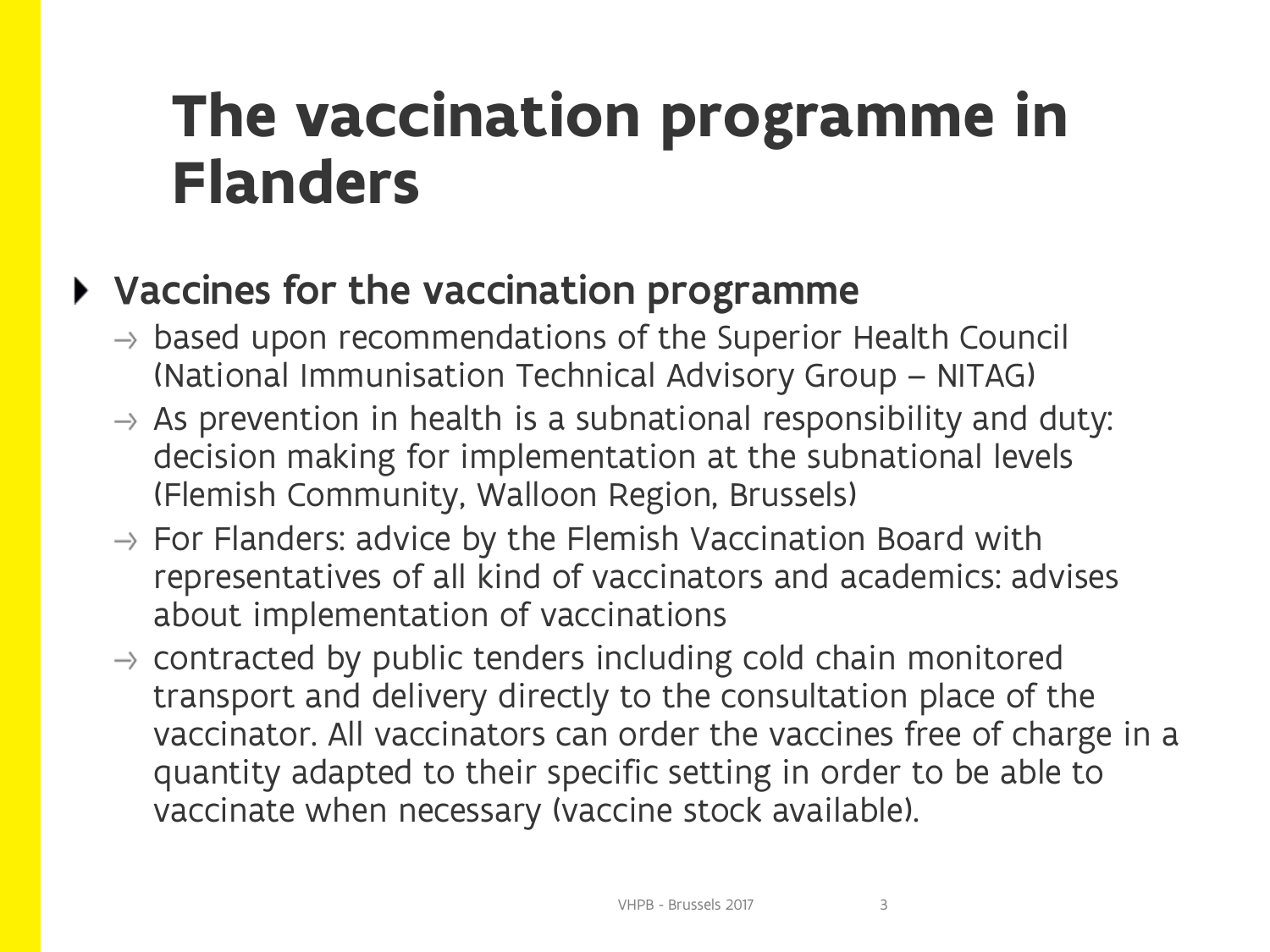## **Organisation - vaccinators**

### ▶ Organised preventive structures (no consultation cost)

- $\rightarrow$  Well-Baby Clinics (WBC): organise visits to all new-borns at home and offer possibilities for free preventive consultations with vaccination at their consultation offices.
- $\rightarrow$  School Health Services (SHS): all schools with a recognised educational programme are linked to a SHS. In the school years of recommended vaccinations: information + invitation letter to all children for their parents. When authorized vaccinations are given for free. Free choice for another MD is possible (consultation fee to be paid).
- $\rightarrow$  Occupational medicine (cost for employer)
- $\rightarrow$  Coordination MD of elderly homes (CRA)
- $\rightarrow$  Mobile Vaccination Team, for underserved people and outbreaks
- $\triangleright$  Settings in the preventive-curative sector only consultation fee (vaccines free of charge):
	- $\rightarrow$  general practitioners (GPs), paediatricians, gynaecologists
	- $\rightarrow$  elderly homes, homes for disabled children and adults, hospitals, ...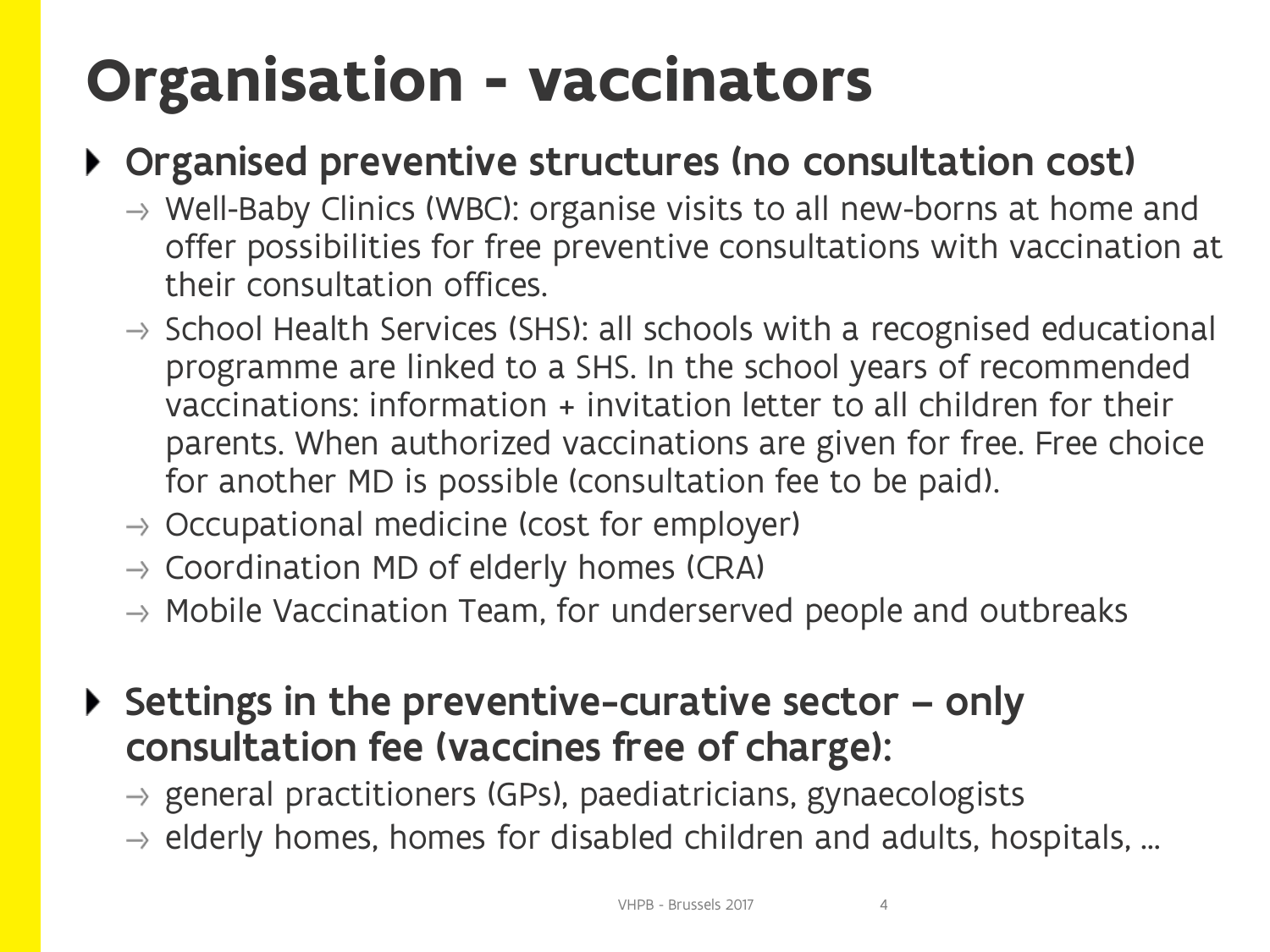### **Political commitment: a public health goal on immunisation**

### ▶ Public health conference

- $\rightarrow$  Public health goals on various topics in preventive health care (Decree of 21 November 2003 regarding preventive healthcare)
- $\rightarrow$  On April 21<sup>st</sup> 2012: public health conference on immunisation leading to an actualised public health goal on vaccinations with an action plan for 2012-2020. This was unanimously adopted by the Flemish Parliament in July 2013
- Vaccination schedule for lifetime vaccination officialised by Ministerial Decree on January 29th 2015.
	- $\rightarrow$  defines the vaccination schedule for Flanders
	- $\rightarrow$  defines what part of it is considered as the vaccination pogramme, aiming at optimal/maximum vaccination coverage, with free vaccines
	- $\rightarrow$  makes registration of given vaccinations mandatory in Vaccinnet, the vaccines ordering system linked to a vaccination database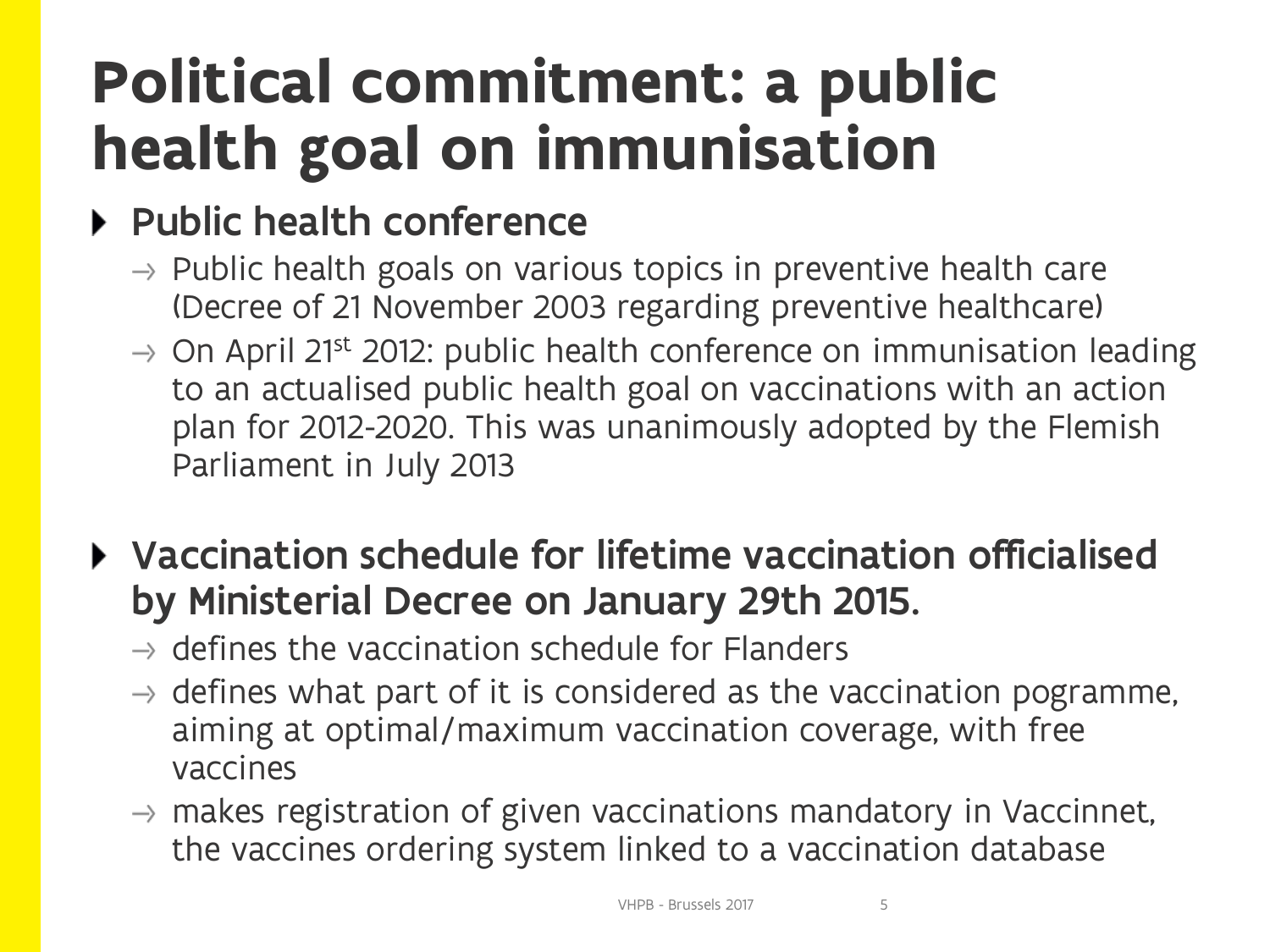### **Vaccinnet: an operational vaccine ordering system linked to a vaccination database**

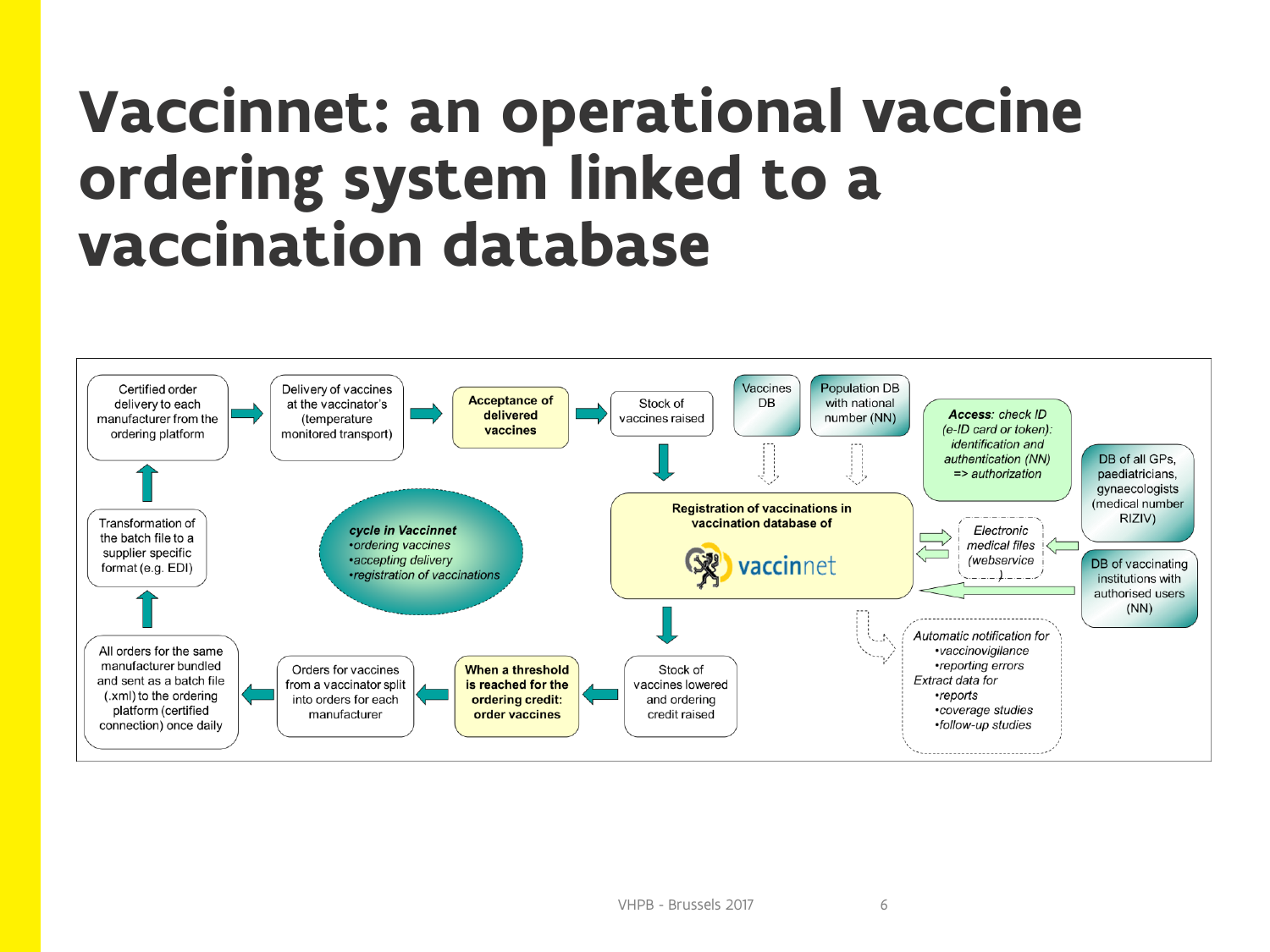## **Basic Vaccination Schedule 2017**

| Age           | IPV-DTP <sub>a</sub> -Hib-HBV | $Pn_c$             | $RV^*$      | <b>MMR</b>         | <b>MenC</b>    | IPV-DTP <sub>a</sub> | <b>HPV</b> | $dTp_a$     |
|---------------|-------------------------------|--------------------|-------------|--------------------|----------------|----------------------|------------|-------------|
| 8 weeks       | $\pmb{\mathsf{X}}$            | $\pmb{\mathsf{X}}$ | $\mathsf X$ |                    |                |                      |            |             |
| 12 weeks      | $\pmb{\mathsf{X}}$            |                    | $\mathsf X$ |                    |                |                      |            |             |
| 16 weeks      | $\pmb{\times}$                | $\pmb{\chi}$       | (X)         |                    |                |                      |            |             |
| 12 months     |                               | $\mathsf X$        |             | $\mathsf X$        |                |                      |            |             |
| 15 months     | $\pmb{\mathsf{X}}$            |                    |             |                    | $\pmb{\times}$ |                      |            |             |
| 6 year        |                               |                    |             |                    |                | $\pmb{\times}$       |            |             |
| 10 year       |                               |                    |             | $\pmb{\mathsf{X}}$ |                |                      |            |             |
| girls 12 year |                               |                    |             |                    |                |                      | XX         |             |
| 14 year       |                               |                    |             |                    |                |                      |            | $\mathsf X$ |

\*RV: rotavirus vaccination recommended but not in vaccination programme (2 or 3 doses depending on brand)

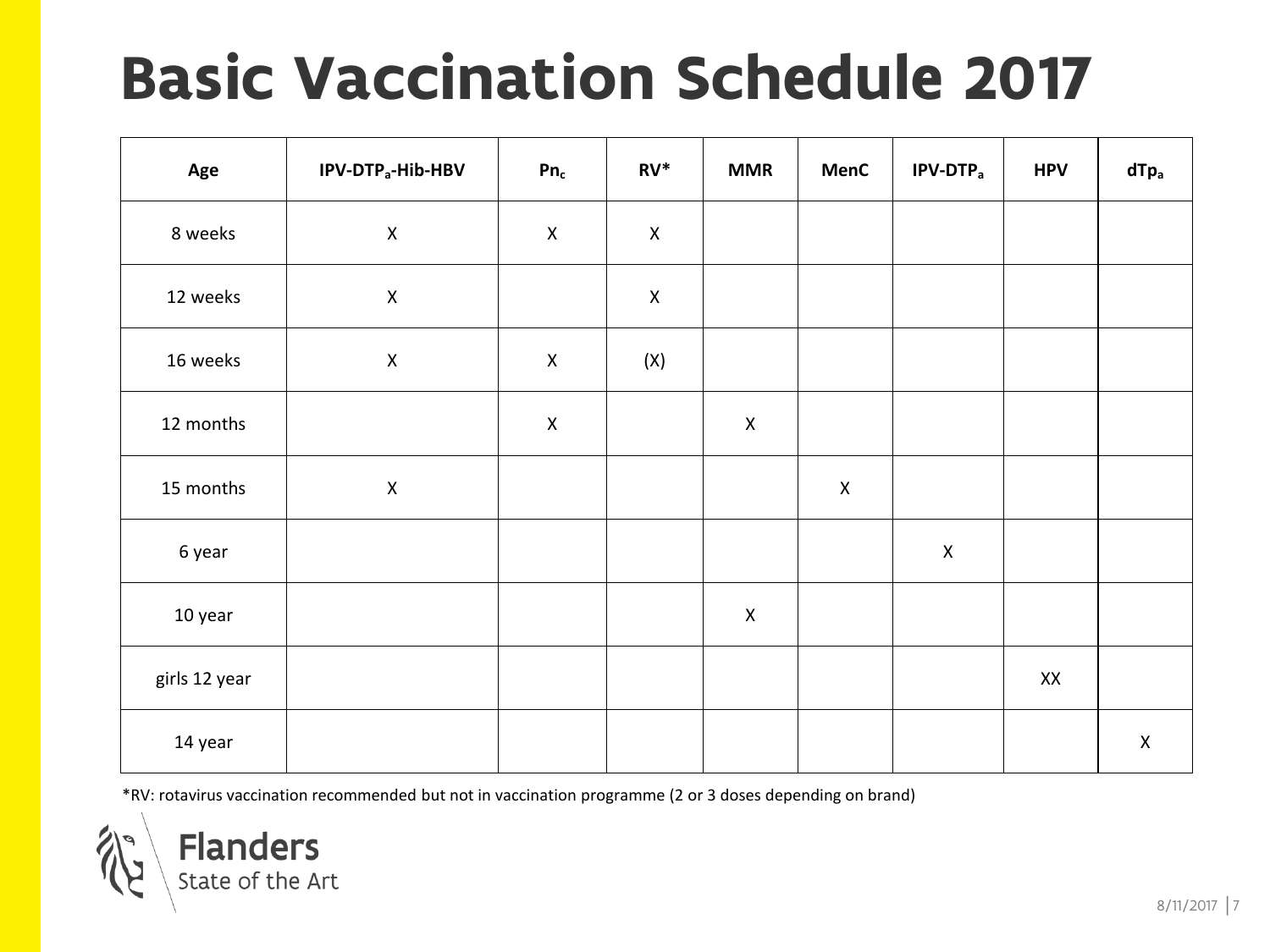## **Vaccination programme in adults**

### Booster vaccination with dTp<sub>a</sub>:

- $\rightarrow$  Vaccination op pregnant women during each pregnancy (between week 24 – 32 gestational age)
- $\rightarrow$  Cocoon vaccination for care givers, professionals and family taking care of infants, …
- $\rightarrow$  Booster vaccination in adults

#### **Influenza vaccination:**

- $\rightarrow$  Residents in elderly homes
- $\rightarrow$  Residents in institutions for disabled people (with a restriction) and for chronic psychiatric patients

#### Vaccination of asylum seekers (all ages):

 $\rightarrow$  At the moment of asylum demand: RX thorax + vaccinations (IPV when indicated, MMR, dTp<sub>a</sub>)

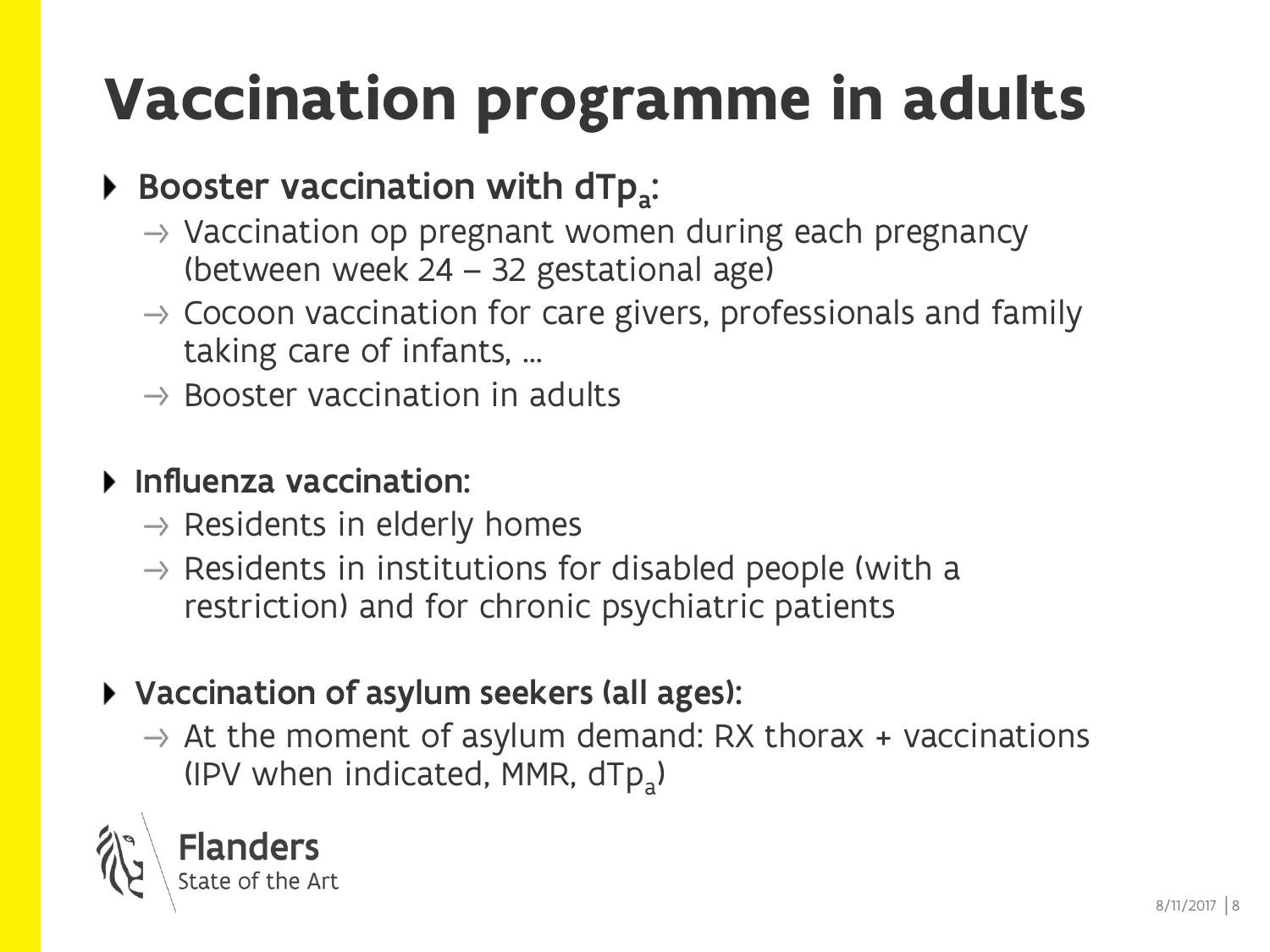### **HBV-vaccination in Belgium**

#### From 1983 onwards:

- $\rightarrow$  Mandatory for health care workers, (later) extended to other care givers
- $\rightarrow$  Paid by the Fund for occupational diseases (FBZ Fedriz: Federal Agency for Professional Risks)
- Advice NITAG (Superior Health Council) 1996:
	- $\rightarrow$  add HBV-vaccination to vaccination schedule
- Implementation in vaccination programme: September 1999:
	- $\rightarrow$  Infants (2+1 scheme HBV-vaccine)
	- $\rightarrow$  One cohort of school children (Flanders 1st year secondary school)
- Since 2004 hexavalent vaccine in infants and catch-up in school children if needed (children from non-vaccinating countries,…)

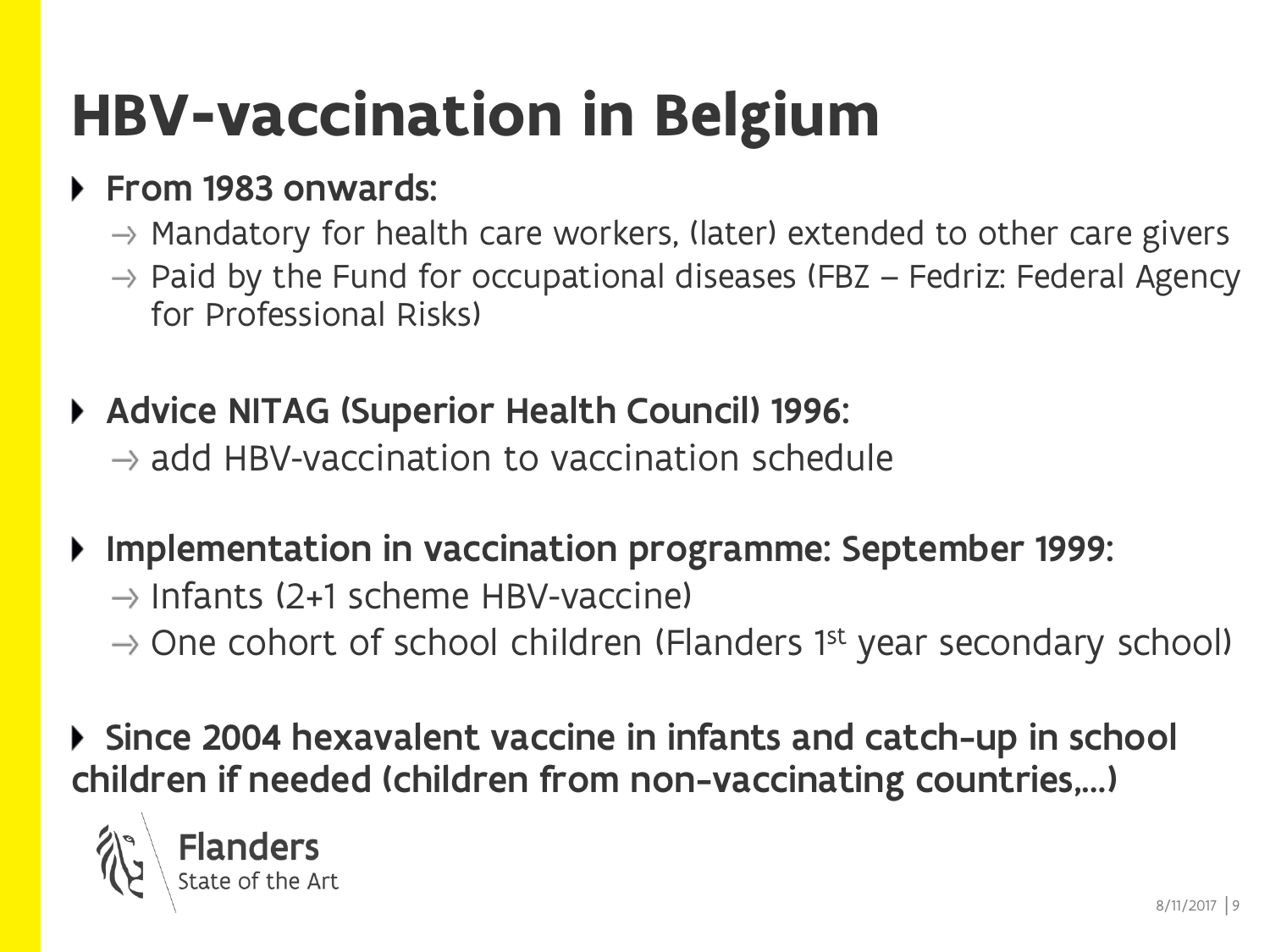## **Hepatitis A vaccination**

- HAV-vaccination is not part of the vaccination programme
- Advice about HAV-vaccination:
	- $\rightarrow$  Travel to countries where HAV is endemic (e.g. visiting friends and family)
	- $\rightarrow$  Food handlers: risk of contamination of manipulated food
	- $\rightarrow$  People working with sewage and care givers
	- $\rightarrow$  In the action plan on immunization: try to create willingness to vaccinate in the sector





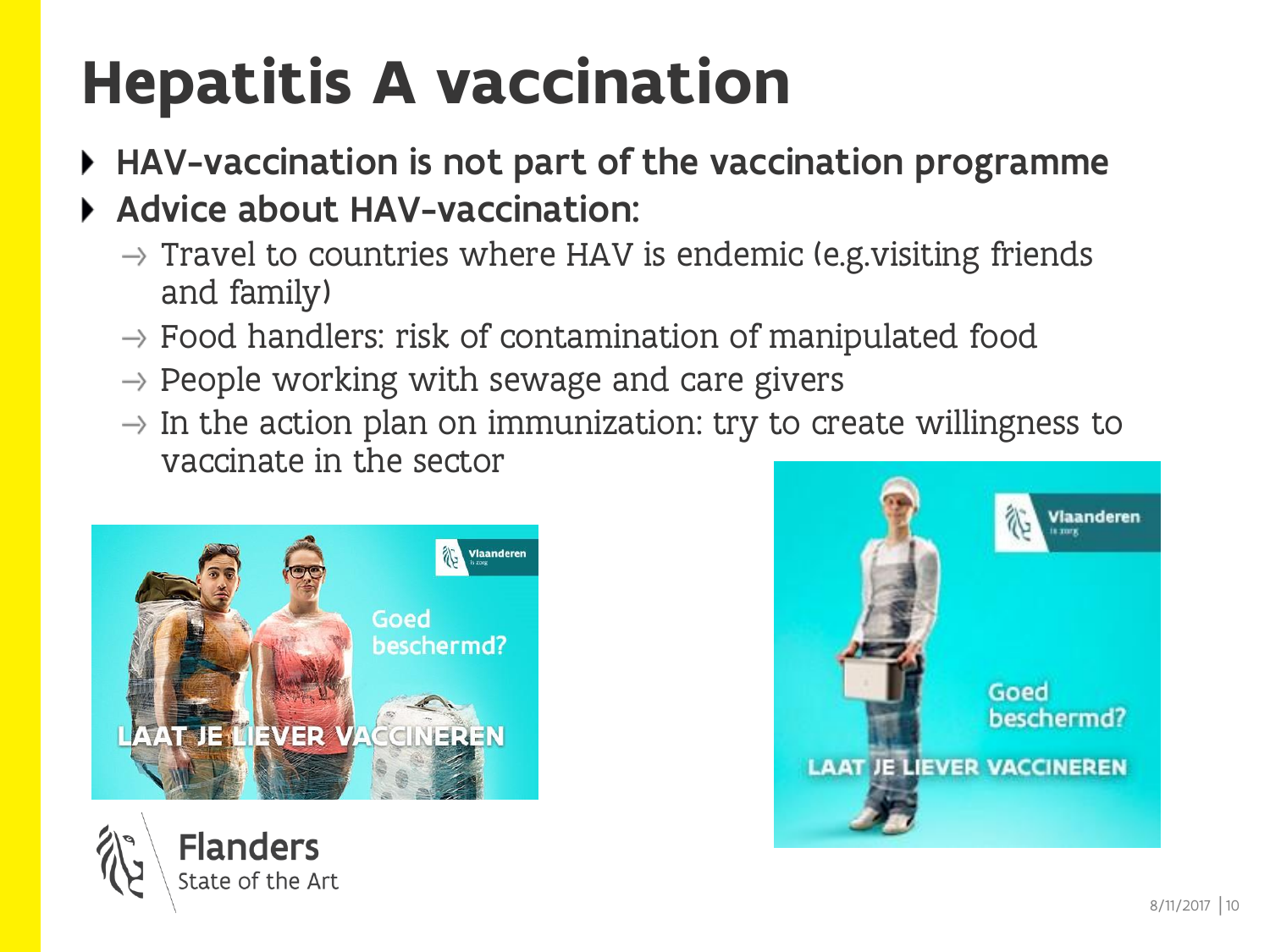### **Vaccines through the health insurance (RIZIV – INAMI) – outside programme**

- HBV vaccines partially reimbursed for some risk groups:
	- $\rightarrow$  Patients (dialysis, transplantation, poly transfusion, etc....)
	- $\rightarrow$  Household contacts of HBsAg+ persons, special attention to newborn baby's from HBsAg+ mothers (also in the programme)
	- $\rightarrow$  Some mentally disabled people
- ▶ Not reimbursed for:
	- $\rightarrow$  Travelers
	- $\rightarrow$  People with multiple sex partners
	- $\rightarrow$  Sex workers
	- $\rightarrow$  MSM

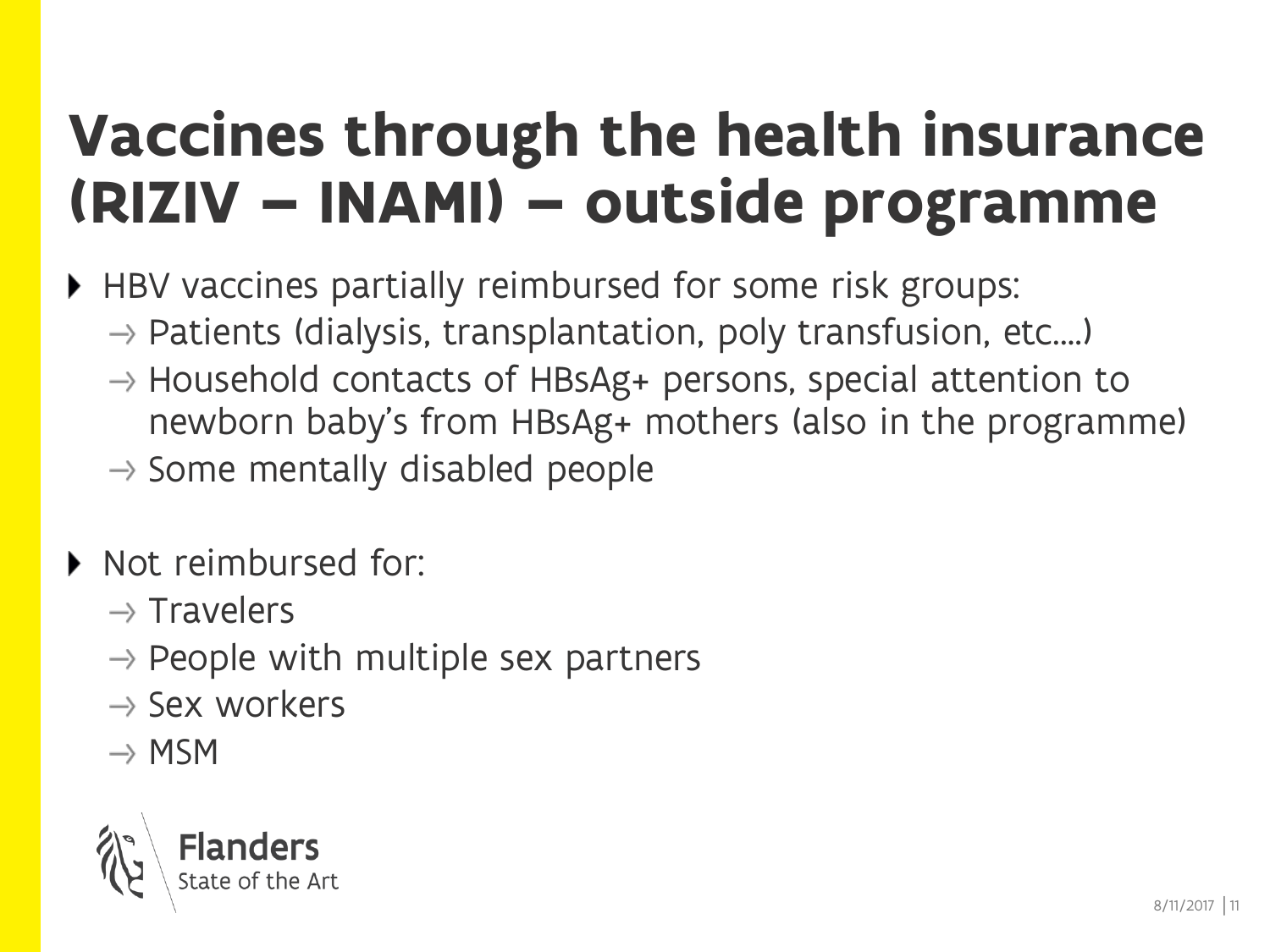## **Hepatitis-vaccination of risk groups**

- Occupational medicine:
	- $\rightarrow$  Financed by Fund for occupational diseases (FBZ-Fedris)
	- $\rightarrow$  Mandatory HBV vaccination for care givers/(future) health care providers – e.g. medical students (otherwise no medical degree)
	- $\rightarrow$  Sewage workers (HAV)
	- $\rightarrow$  Combination vaccines (hepA + B) allowed
- ▶ Specific attention to sex workers by dedicated NGO's:
	- $\rightarrow$  Ghapro, Pasop

#### ▶ Post-exposure vaccination

 $\rightarrow$  Outbreak management if necessary with Mobile Vaccination Team (HAV)

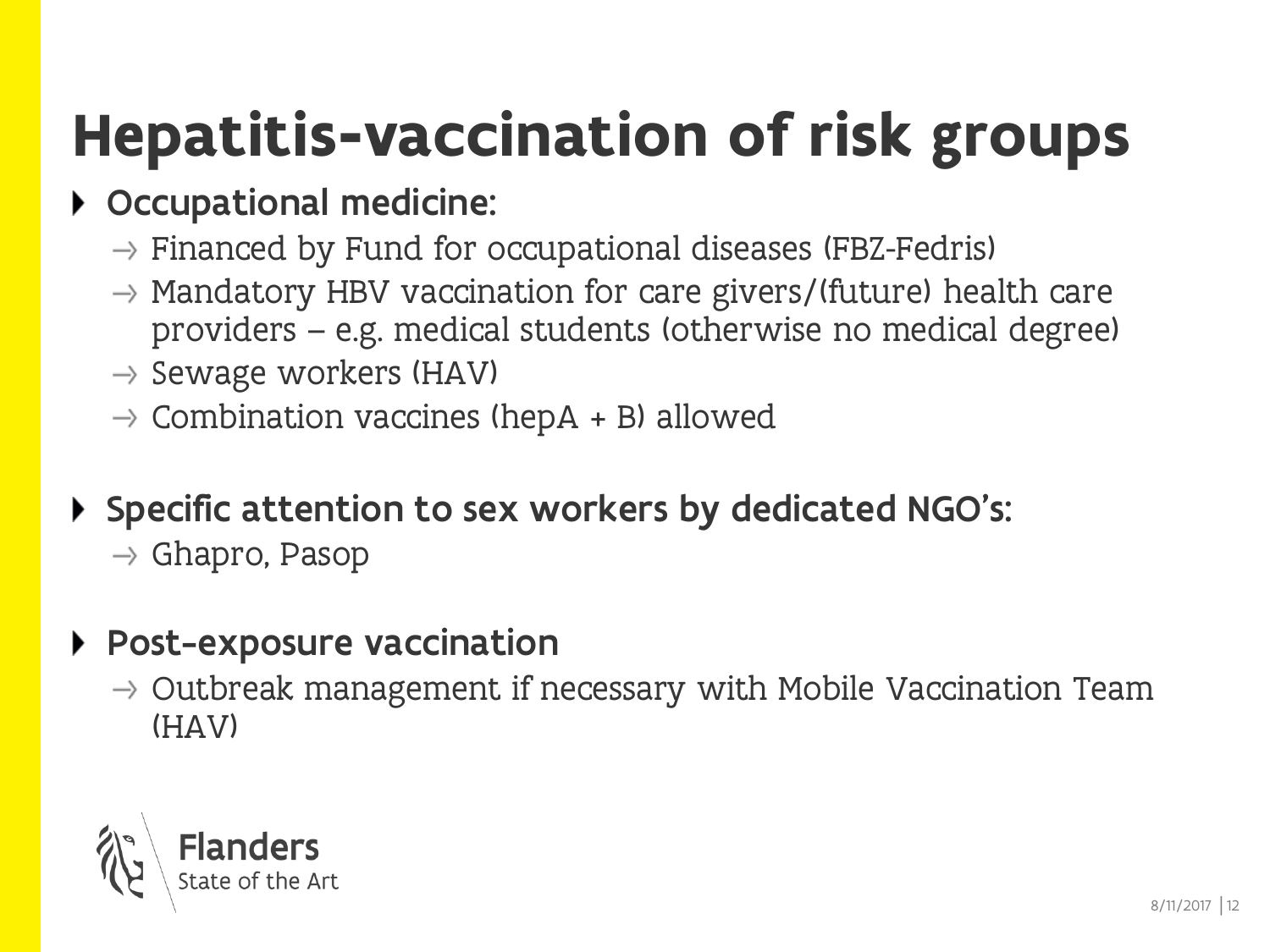### **Vaccination coverage in Flanders: infants (EPI survey)**

| <b>Study conducted in</b>    |                      | 2005             | 2008              | 2012                | 2016             |  |  |
|------------------------------|----------------------|------------------|-------------------|---------------------|------------------|--|--|
| <b>Birth Year</b>            |                      | °2003            | °2006             | °2010               | °2014            |  |  |
| Age at interview             |                      | 18-24 months     |                   |                     |                  |  |  |
| <b>Number interviewed</b>    |                      | 1349             | 915               | 874                 | 746              |  |  |
| tions<br>vaccina<br>nía<br>C | DTPa-Polio (4 doses) | 92.9 (91.6-94.2) | 95.2 (93.6-96.4)  | 93.0 (91.1-94.5)    | 93.0 (90.5-95.0) |  |  |
|                              | Hib (4 doses)        | 92.6 (91.2-94.0) | 95.2 (93.6-96.4)  | 93.1 (91.2-94.6)    | 93.0 (90.5-95.0) |  |  |
|                              | HBV (full schedule)  | 92.2 (90.8-93.7) | 95.1 (93.5-96.3)  | $93.0(91.1 - 94.5)$ | 92.9 (90.4-94.9) |  |  |
|                              | Pnc (3 doses)        | Not recommended  | 89.1 (86.9-90.9)  | 96.5 (95.0-97.6)    | 94.9 (92.9-96.5) |  |  |
|                              | MMR (1 dose)         | 94.0 (92.6-95.3) | 96.6 (95.2-97.6)  | 96.6 (95.1-97.6)    | 96.2 (94.3-97.6) |  |  |
|                              | MenC (1 dose)        | 94.1 (92.8-95.4) | 95.6 (94.1-96.8)  | 93.1 (91.2-94.6)    | 93.7 (91.5-95.4) |  |  |
|                              | Rotavirus (2 doses)  | Not recommended  | $30.4(27.5-33.4)$ | 92.2 (90.2-93.8)    | 89.7 (86.0-92.6) |  |  |



\*only partially reimbursed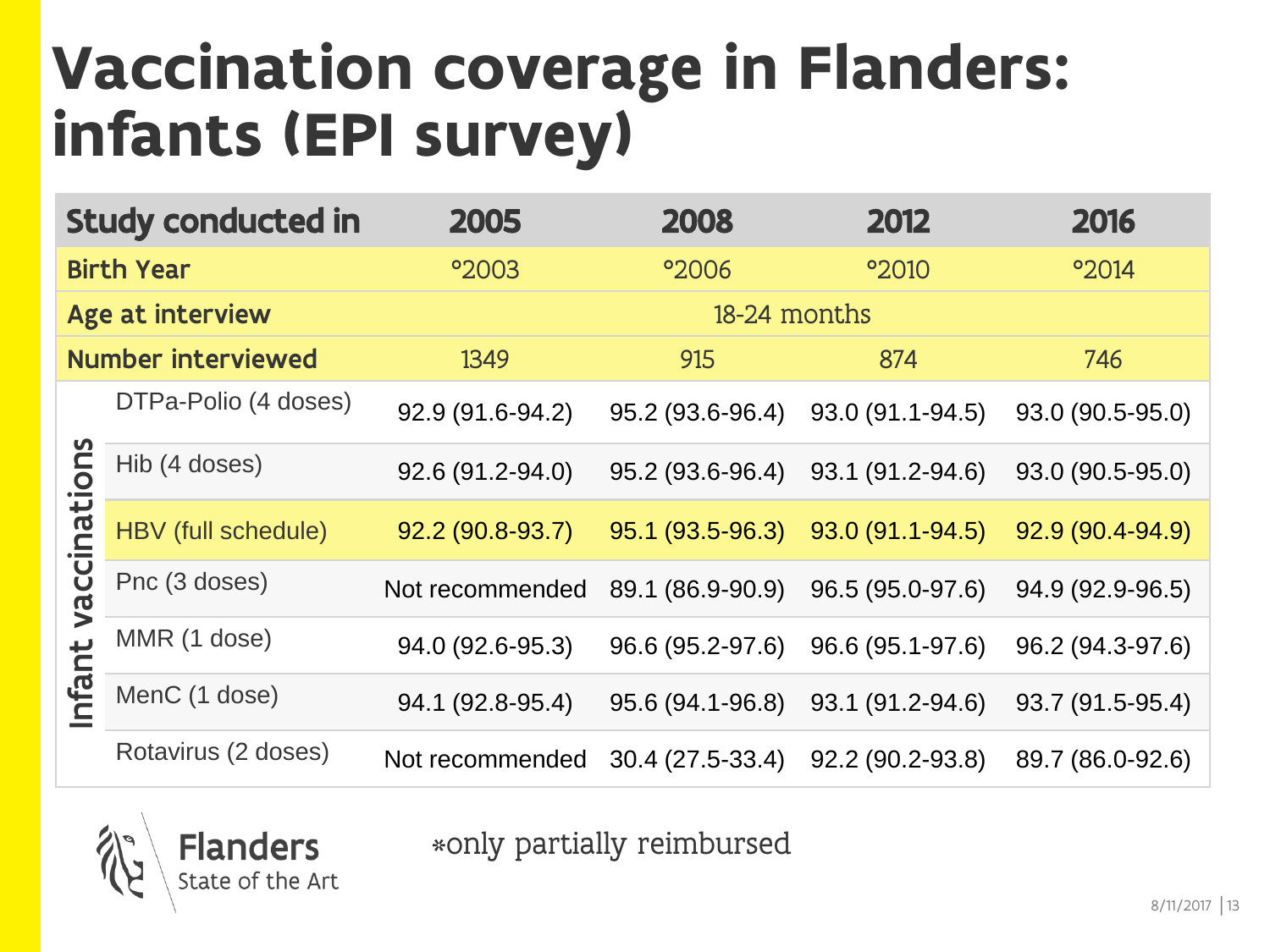## **Vaccination coverage Flanders: school-aged children - adolescents**

| study conducted in        | 2005     | 2008     | 2012     | 2016                                                                                                                                             |
|---------------------------|----------|----------|----------|--------------------------------------------------------------------------------------------------------------------------------------------------|
| birth year                | 1991     | 1994     | 1998     | 2000                                                                                                                                             |
| age at interview          | 14 years | 14 years | 14 years | 16 years                                                                                                                                         |
| Number of interviewed (N) | 1344     | 1319     | 1300     | 1012                                                                                                                                             |
| $DT(P_a)$                 |          |          |          | 91.1 (89.6 – 92.7)   90.8 (89.0 – 92.5)   92.8 (91.1 – 94.5)                                                                                     |
| MmR 1                     |          |          |          | $\left  80.6 \left( 78.2 - 83.0 \right) \right  88.1 \left( 86.1 - 90.0 \right) 89.8 \left( 88.7 - 91.7 \right) 90.5 \left( 88.4 - 92.7 \right)$ |
| $MBR 2*$                  |          |          |          | $83.6$ (81.4 – 85.8) 90.6 (89.0 – 92.2) 92.5 (90.9 – 94.1) 93.4 (91.8 – 95.1)                                                                    |
| $HBV(3)$ **               |          |          |          | $75.7 (73.2 - 79.2) 89.2 (87.4 - 90.9) 89.2 (87.3 - 91.2) 84.3 (81.3 - 87.3)$                                                                    |
| MenC                      |          |          |          | $79.8 (77.3 - 82.4) 86.4 (84.3 - 88.6) 86.5 (84.3 - 88.8) 88.9 (86.6 - 91.2)$                                                                    |
| $HPV (3)***$              |          |          |          | 4.1 $(2.6 - 5.7)$ $ 83.5 (80.6 - 86.4)  89.5 (86.5 - 92.4)$                                                                                      |
| $dTp_a$                   |          |          |          | $87.4(85.0-89.8)$                                                                                                                                |

\*MMR: 2 vaccinations documented: 87.7% (85.3 – 90.1%)

\*\*HBV: depending on scheme (2-3-4 doses) and infant vaccination

\*\*\*only girls (2008: N=627, 2012: N=607 en 2016: N=488) – considering accepted 2 doses scheme: 91.0% in 2016

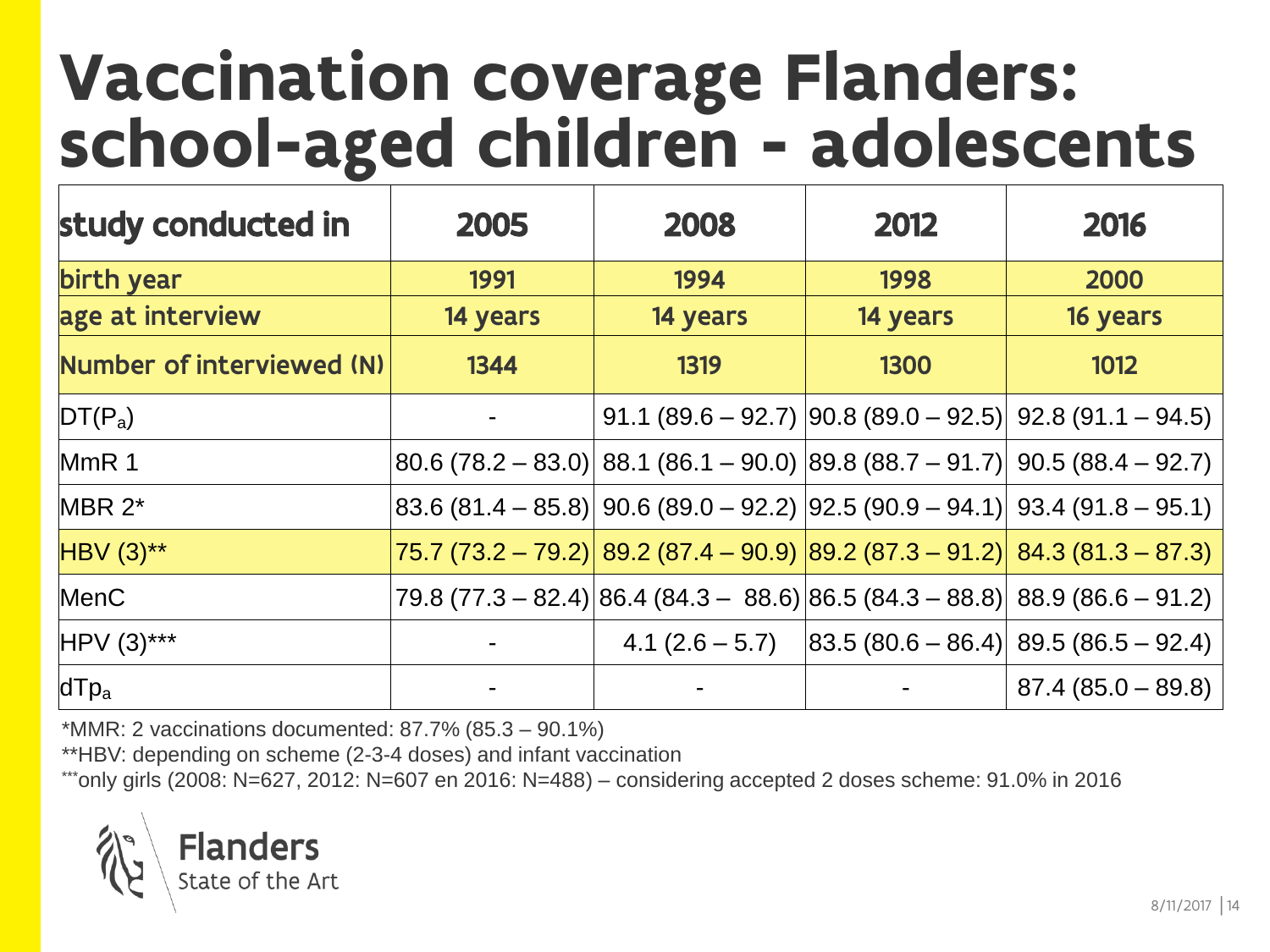## **Strengths and opportunities**

### ▶ Strengths

- $\rightarrow$  High coverage vaccination programme in infants
- $\rightarrow$  Systematic vaccination offered by SHS and catch-up HBV-vaccination to uncompletely vaccinated children (SHS)
- $\rightarrow$  vaccines free of charge available at the consultation place of the different vaccinators (WBC, SHS, GP, paediatricians)
- $\rightarrow$  When signs or rumours: contact between the Agency for Care and Health, Vaccination Board and academics (=> uniform and common communication, made available on websites and presented in vaccination symposium if possible, e.g. HPV)
- $\rightarrow$  Mobile vaccination team (outbreaks, schools without SHS)

### ▶ Opportunities

- $\rightarrow$  Political commitment of Flemish Government (public health goal on lifetime vaccination)
- $\rightarrow$  Homepage of Vaccinnet as an extra (fast) communication tool



**Flanders** tate of the Art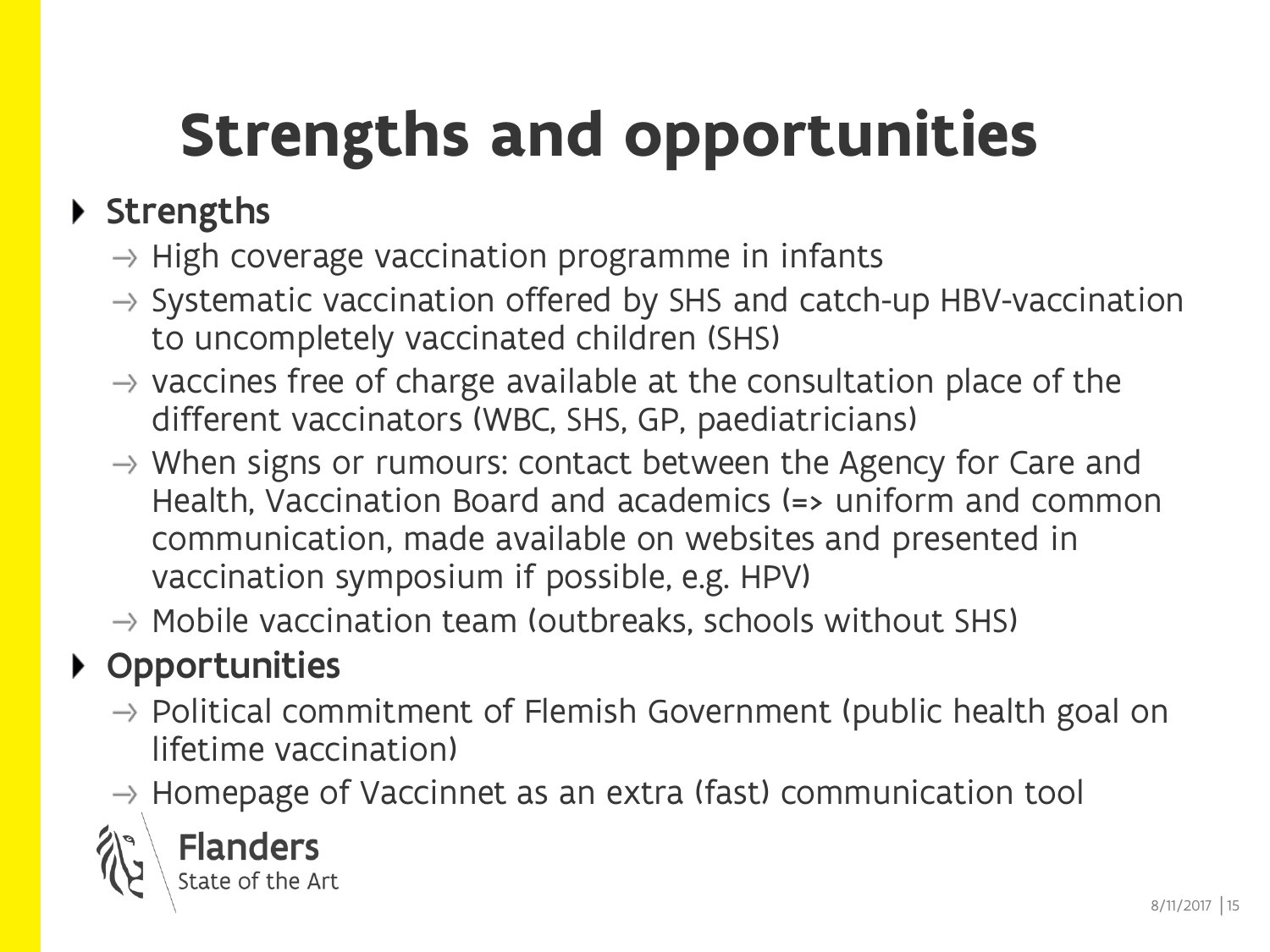### **Threats and weaknesses**

#### Threats

- $\rightarrow$  Circulation of rumours in ("social") media
- $\rightarrow$  Shortage of HBV- and HAV-vaccines in Europe

#### Weaknesses – dangers

- $\rightarrow$  Undervaccinated groups (from countries without vaccination againt HBV, some resistance for HBV-vaccination)
- $\rightarrow$  Registration of vaccinations can still improve
- $\rightarrow$  No systematic follow-up of circulating rumours on the internet and "social" media

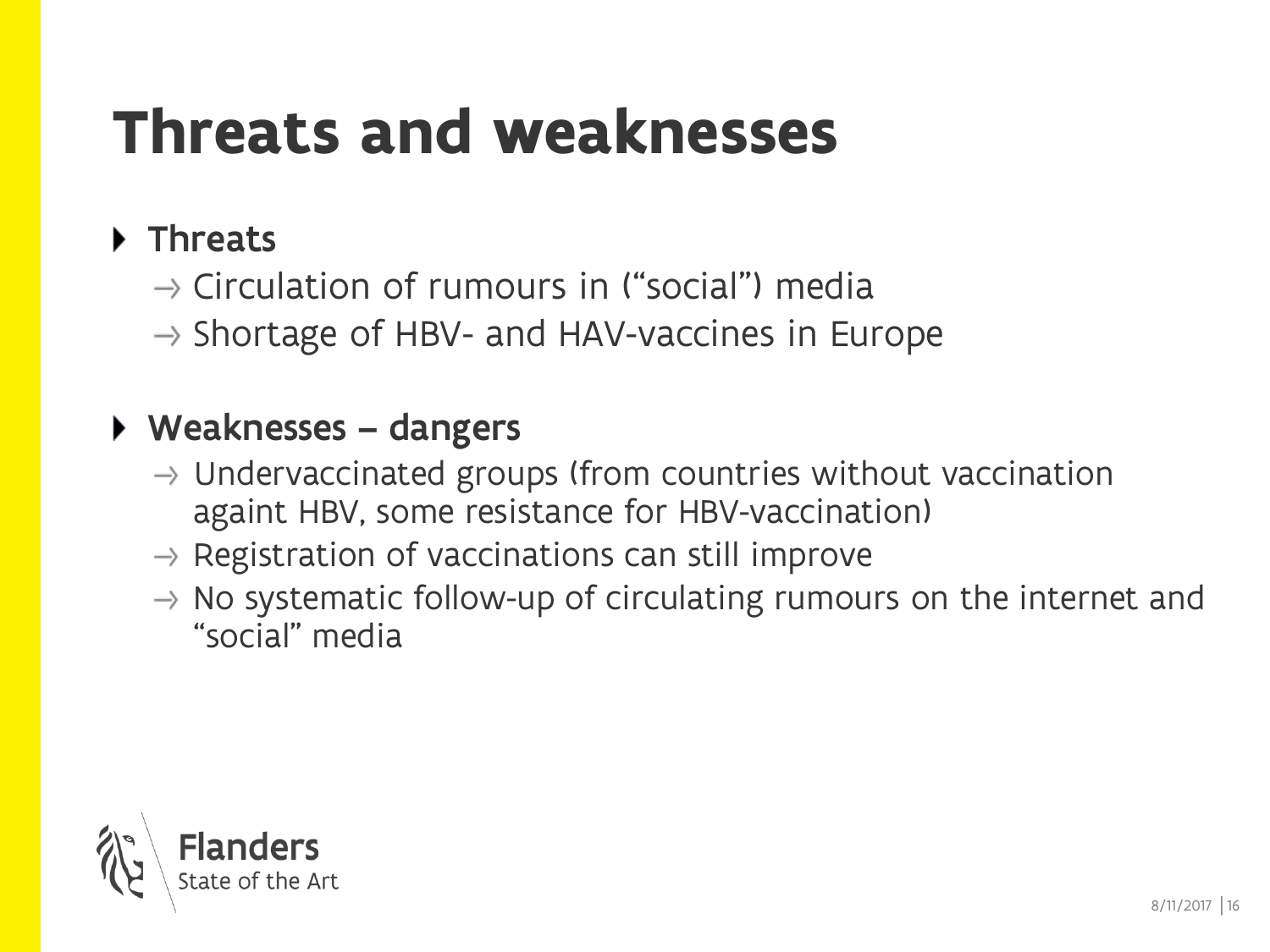### **Conclusions**

#### ▶ Positive aspects of the vaccination programme

- $\rightarrow$  Systematic offer of HBV-vaccination (hexavalent) with high coverage in infants and the systematic and well organised offering of HBVvaccination by SHS (catch-up for undervaccinated pupils) together with the availability of vaccines free of charge for all vaccinators contribute to reach and maintain this high HBV-vaccination coverage
- $\rightarrow$  As systematic HBV-vaccination started in 1999 for children aged 11-12 years, all people up to 30 years had the opportunity to get vaccinated within the vaccination programme (free)
- $\rightarrow$  As data are in the vaccination database of Vaccinnet, they don't get lost (if necessary lab results can be added) and can be used for future studies, relating vaccination data and data from cancer registries, as long as everybody uses the same personal identifier (national number)
- $\rightarrow$  Mobile vaccination team: catch-up HBV vaccination (if no SHS), HAV vaccination in outbreaks

#### ▶ But: circulating rumours are a threat as for all countries